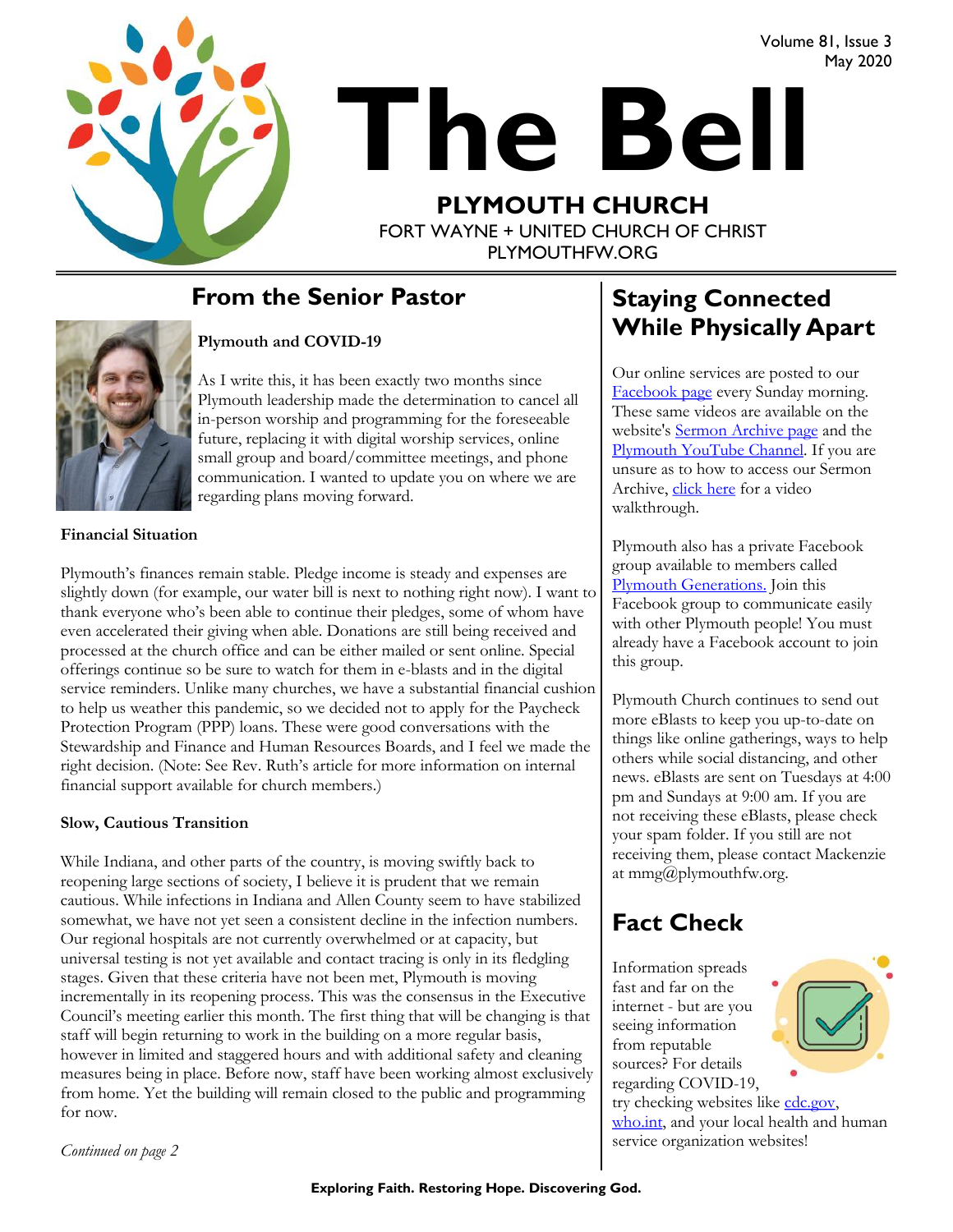## **Plymouth People In Our Prayers**

Archer Family, Mariellen Beitman, Janis Bohnstedt, Trevor Burns, Casey Cade, Carleen Carteaux, Natasha Chemey, Wayne Clouse, Kris Conner, David Cornwell, Brad Crowder, Jan Gibson, Quinn Hacker, Joan Hartwig, Susan Jarvis, Bob Jensen, Nancy Jordan, Ginny Laudadio, Brian Laurenz, Joan Lipscomb, Sheldon Lockwood, Bill Morgan, Karen O'Neal, Carol Patterson, Bonnie Pennock, Mike Popp, Noel Resor, Donna Riethmiller, Anne Rowland, Patrizia Saladini-Stark, Jacqueline Sanders, Barbara Senn, John Shannon, Isabelle Shockney, Charmaine Siekmann, Johanna Smith, Gordon Walter, Chris Week, Amanda Wray

**Sympathy** is extended to Charles Van Camp and family on the death of his mother, Norma Van Camp, March 30, Bluffton.

**Sympathy** is extended to Allen Haynes and his brother, Larry Haynes, on the death of Larry's wife, Crystal Humble, April 23, Wellman, IA.

**Sympathy** is extended to A.J. Calkins and family on the death of his uncle, John Gordon, April 25, Kalamazoo, MI.

**Sympathy** is extended to Mariah and Bryce Western and family on the death of her grandfather, Tom Fortenbery, May 8.

**Sympathy** is extended to Jon Allmandinger and family on the death of his mother, Coleen S. (Wagner) Allmandinger, May 14, Berne.

**For the month of May we pray for: Mental Health America Cedars HOPE Carriage House whose work is supported in part through Plymouth Benevolence**

#### *Continued from page 1*

The next step will be the slow reopening of small groups that want to meet in person while maintaining social distance and being in groups of less than 10. At the conclusion of a recent Bible study group, I asked the group whether they wanted to consider meeting in person again or staying online only for now. The universal consensus was to continue with our online format. So while small groups will soon be allowed to meet in person again, including boards and committees, if they feel more comfortable continuing online, we are encouraging that. The Young Adult Advisory Committee has planned a hike and environmental and faith discussion with distancing sometime in June, and a Pride sign making with distancing in July, but by and large I imagine most groups will be online only for a while.

#### **Worship: the Elephant in the Room**

But what about worship? That has been the big topic in the news regarding COVID-19 and congregations. After consulting with Rev. Ruth, our two moderators, and the Indiana-Kentucky Conference minister, we've determined that we will continue our digital worship format at least through the end of June. While the conference originally only recommended online worship through May, they recently extended those recommendations through June. The conference's Annual Gathering, which was to be held this year in New Albany, IN at the end of June, has already shifted into being an online event. We feel that there is no rush to return to in person services right now, especially given the restrictions that will need to be in place in order to reduce risk. We believe we will have a better grasp on what the summer holds as we (lamentably) see the results of other congregations reopening and returning to normal too soon.

Even when we do return together at some point, it will most likely look very different: no food or fellowship time, no conversational congregating before or after worship, no singing, everyone wearing a face mask, social distancing and spacing in the sanctuary, a cap on how many can attend at any given time, plus additional precautionary measures to ensure people's safety. So for now, we will continue our online only services even as we work on tech



issues for eventually live-streaming capabilities for whenever live services may resume for those unable or uncomfortable returning to a physical worship space. As things change and new decisions are made, we will be sure to communicate them with you so you know what the plan is.

Until then: stay safe, pray for each other, remain cautious, and continue to practice the way of Jesus in all ways whenever we can and wherever we are, near or far apart.

Peace,

Rev. Dr. Timothy C. Murphy

## **A Note of Gratitude From Barbara Duch**

I am totally in awe of all the thoughts, prayers, messages, contacts, and generosities that I have received from Plymouth members and friends since my accident just prior to Thanksgiving. It has been five months, and thoughts and prayers continue as I slowly continue to improve. I truly feel the love of God among all of you, and I am so very thankful.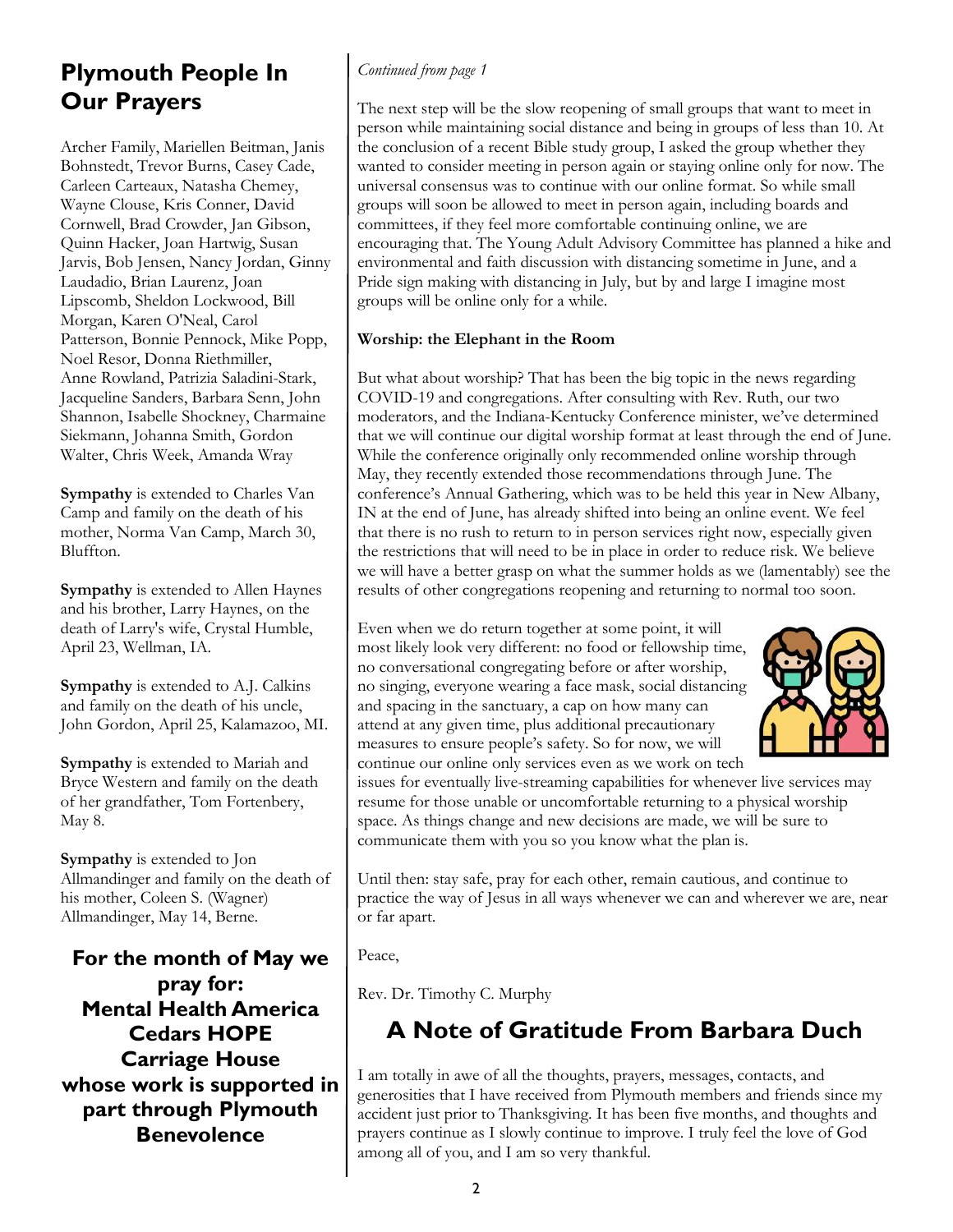## **From the Associate Pastor**

#### Friends,

Covenant Class met Sunday, May 17, for the sixth and final session via Zoom. The five youth who have participated have experienced many changes due to COVID-19, shutdown of schools, church, extracurricular activities, and personal gatherings with friends. Confirmation in worship was originally set for May 17. Since we couldn't be together in worship, this year's class will be confirmed whenever it is determined to be safe for our entire congregation to be present. Students often have grandparents who make special visits to worship, and we would want them to feel and be safe on that particular Sunday of celebration. The other aspect of Covenant Class being postponed is each student presenting her/his/their Statement of Faith. That unique opportunity in worship will be rescheduled as well.



Emergency Assistance is available for church members who may be struggling financially during this time due to loss or reduction of income. Out of the generosity of many who have given extra

contributions for emergency need, the church is able to provide one-time assistance for rent, utilities, or groceries, on a "first -come first-serve" basis. If you are in need or know of someone who is, please contact either Rev. Murphy or myself. Assistance is confidential. Documentation is required with an invoice, statement, or bill for the amount due that is being requested.

Phone Tree callers have been active. Reports back to me are that most or all of Plymouth people are coping and being active. Especially to you who are parents - working from home and assisting your children with online learning – KUDOS!

Strength for today, Hope for tomorrow,

Rev. Ruth E. Phillips

## **Bread for the World**

Bread for the World needs your help to support funding for children and mothers across the world and here in the US for summer food programs. There is a bill: S1918 "the Hunger Free Summer for Kids Act" being presented to Congress for approval.

In other years people would have gone to Washington to demonstrate and advocate for this support. This year we need folks to contact with letters, emails and/or phone our legislators about the need for nutrition programs for children and mothers, particularly summer programs.

If you want to assist this effort, please contact Lucy Hess at [lrh22@frontier.com o](mailto:lrh22@frontier.com)r 484-4430 for sample letters and more detailed information about the project. The goal is to have over 400 contacts with the legislators from our area by May 26. These contacts can be done right from your home and only require that you make 3 contacts, one to each of our legislators. Please help.



## **Sunday School**



We're taking a break from Sunday morning and Wednesday afternoon Zoom gatherings this summer. Enjoy your break, and be ready to join us again when Summer Camp starts on June 8!

Registration is now open for Summer Camp! Our virtual camp runs from June 8 - July 31, and families are welcome to attend any days or weeks that work in their schedule. This program is open to Plymouth families, and to any families you know who could make use of this service. To sign up, e-mail Katie Watson at kjwatson4@gmail.com.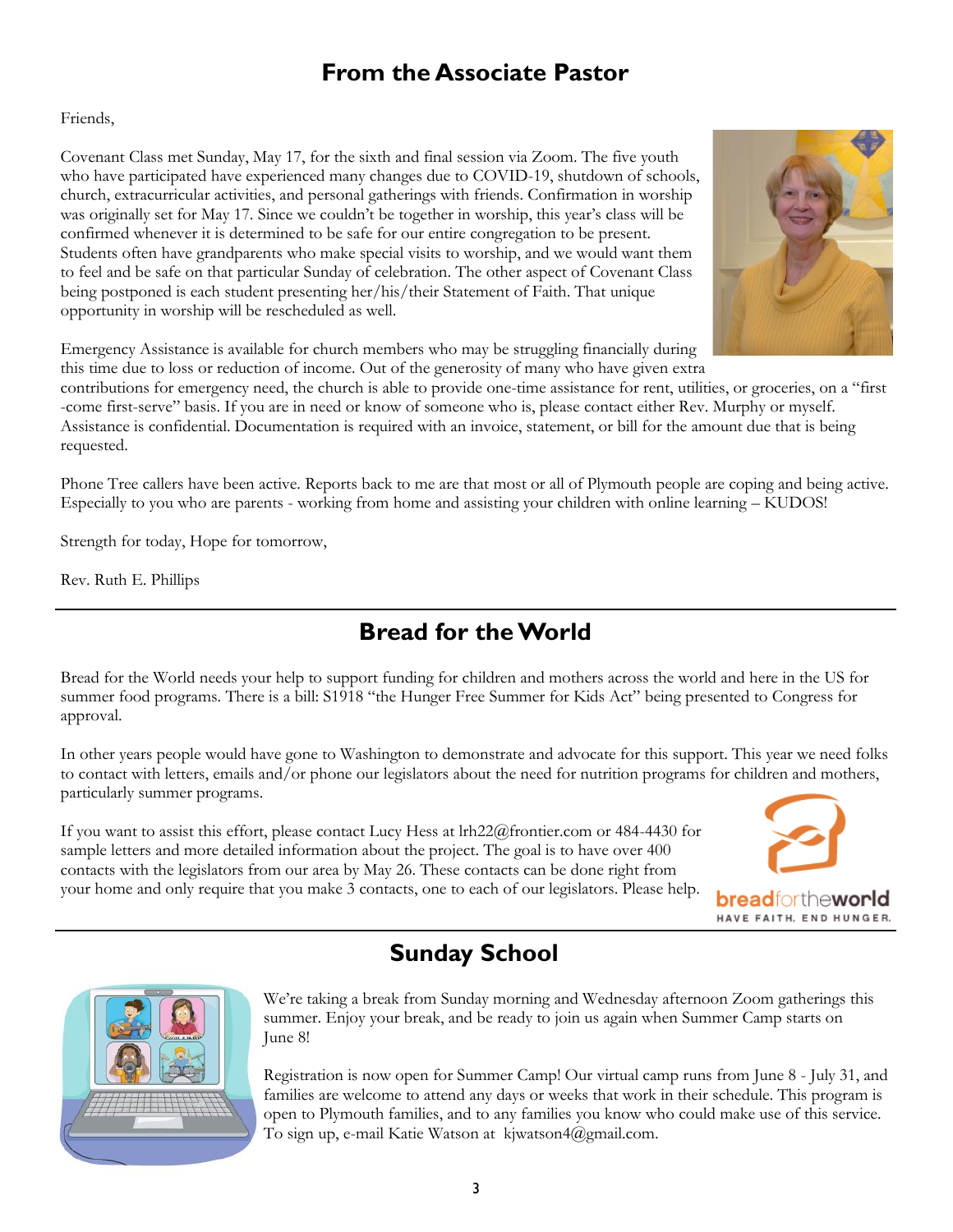## **Strengthen the Church UCC Offering**

Annually, usually on Pentecost Sunday, the United Church of Christ receives a special offering called Strengthen the Church. The Strengthen the Church offering supports the growth of new congregations and the energizing of local ministries. Your generous support of this offering will help the UCC fulfill it's commitment of creating a more just world and the continued building of a community that offers an extravagant welcome to all who seek the peace of Christ. Additionally, this offering supports the "God is Still-speaking" ministries. In the Spring of the year, our thoughts turn to the planting of seeds and the anticipation of new growth. Contributions to the Strengthen the Church offering will help plant the seeds of new congregations as well as the expansion and reinvigorating of existing congregations. The Benevolence Committee thanks you in advance for your generous support.

## **Make Your Voice Heard**

The primary is important because this is where voters select the candidates for office who will be on the ballot in November. In order to help voters facilitate information about the candidates, the League of Women Voters is sponsoring [VOTE411.org.](VOTE411.org) This site has questions and answers from the candidates concerning issues facing our community. At the site, [VOTE411.org,](VOTE411.org) click on *See What's on your Ballot*. Enter your local address with zip code (information is not stored). Voters can compare the positions of all candidates that responded. The voter will be able to do a side by side comparison of the responses of two candidates for the same office. Make sure your voice is heard. Vote—and then vote again in November.



## **From the Music Director**

In late February, it was becoming increasingly apparent that the world was facing a major pandemic, the scope of which even today is not yet clear. What seems abundantly clear is we will be in lock down mode for much of 2020 and into 2021. How we choose to deal with this crisis will define our humanity for decades. Thoughtful and strong leadership will enable us to navigate the circumstances surrounding this pandemic and help us transition into what amounts to be a decidedly new and different "normal."



As a performing artist, the Director of Music at Plymouth Church, and the chief executive of Heartland Sings where operating and sustaining employment for our artists has been significantly challenged, I have put a strong emphasis on creative output and proactive planning for the future. My first priority has been to provide digital musical experiences that enrich the spirits of everyone in our community and beyond. I have been extremely grateful to Plymouth Congregational Church and Heartland Sings for their support as I, and my colleagues, continue to do our work. I'm also proud of my colleagues who are showing great resilience and creativity, churning out programming in new and different ways. Despite the challenges, we are together delivering on the mission we are called to support and creating new programming along the way.

When it was clear that we would be shutting down businesses in our state, I personally committed to performing a daily musical offering as long as the State of Emergency was in place. What I imagined might be a 2 - 3 week lockdown lasted for 52 days! As I write these thoughts, we are in the third week of the gradual reopening of Indiana and my daily posts have evolved into weekly reflections. These musical offerings have offered me an exceptional opportunity to cope with the crisis, allowing my artistry to feed my spirit, while at the same time providing the thoughtful, strong, and supportive leadership to my colleagues, staff, patrons, family and friends.

While the future may be uncertain, I am certain of two things: 1) the arts are ESSENTIAL to our community's emotional, spiritual and physical well-being we need our creative outlets and experiences; and 2) we may just come out of this crisis with an intense appreciation for our shared humanity and the precious moments gifted to us each day to use wisely and appreciated to the fullest!

Maestro Robert Nance

## **Plymouth Donations**

If you feel the call to donate to Plymouth during this time of uncertainty, please consider using our online method by using your smart phone's barcode scanner. This QR Code/Scanner tag will take you to the Plymouth donation page, or you can click [here.](https://www.eservicepayments.com/cgi-bin/Vanco_ver3.vps?appver3=wWsk24ZWJSTZKsGd1RMKlg0BDvsSG3VIWQCPJNNxD8upkiY7JlDavDsozUE7KG0nFx2NSo8LdUKGuGuF396vbVaiPstRo5nGq-DzvnYb662XHubq5Z7ap5JVmPErc4ZeYHCKCZhESjGNQmZ5B-6dx2HOd3DsUXzGmTYEh8VU7JU=&ver=3)

To scan this QR code, open the camera on your device and hover over the QR code. Once your camera focuses on the code, an option to follow the link will appear. You can also download a QR scanner app! Use this secure and confidential link to support Plymouth Church's ministry and mission! Your gift helps advance the local and global outreach of Plymouth benevolence.

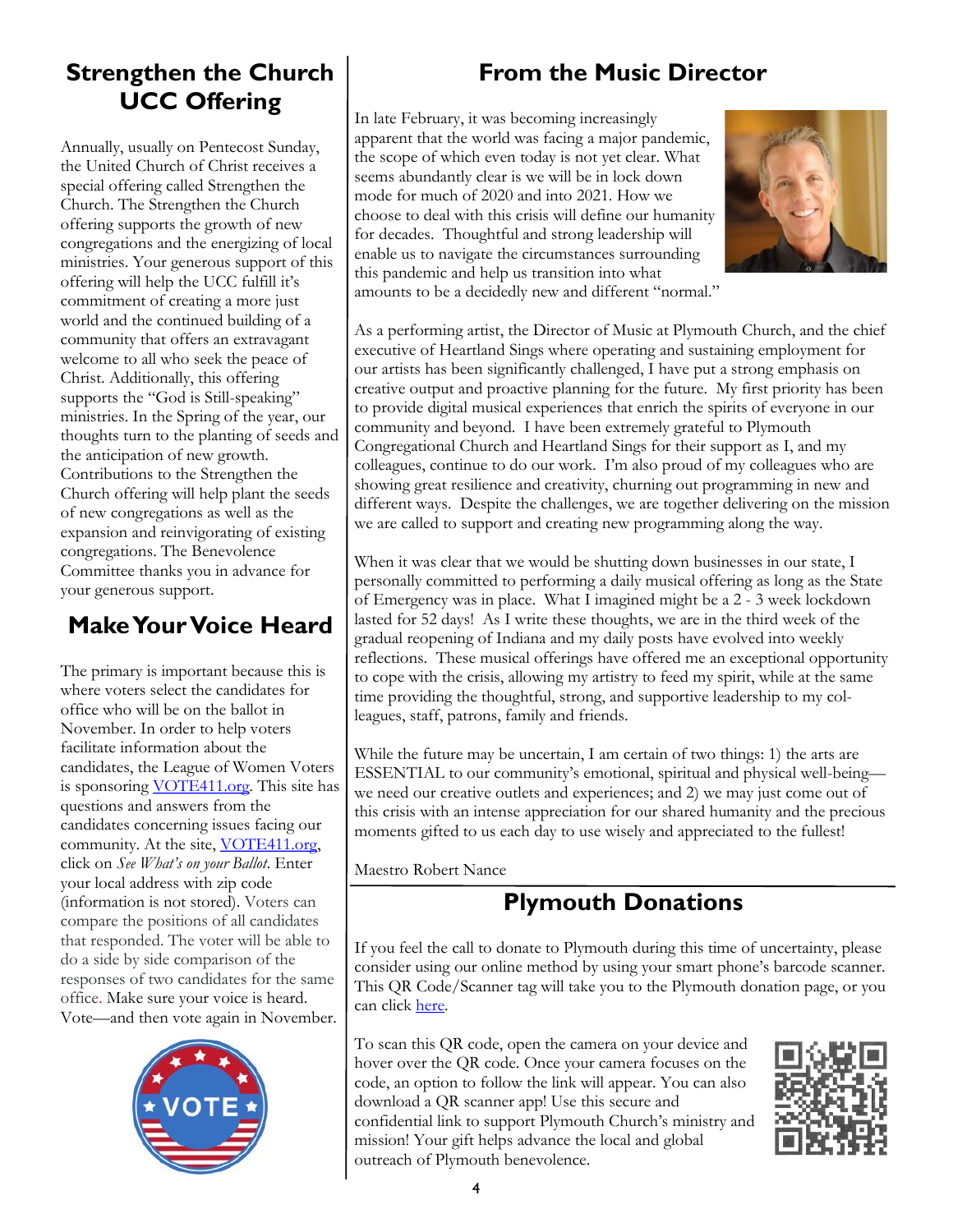## **Jan Evrard—Reflections From Home**

COVID-19, shelter in place, self-quarantine, stay-at-home order, social distancing, personal protective equipment (PPE), Zoom meetings. These are now terms that we are familiar with and use everyday. How quickly things seem to change, but in reality we may simply be unaware of what is going on in the background as we live our busy lives. I think this applies to the Coronavirus as well as to climate change. There are very smart people who have been studying both for some time, but we often don't hear or pay attention to their warnings until we are directly affected.



We know that this virus, as well as climate change, affects marginalized and people of color more than others, which should give us reason to pause and make necessary changes. But with so many people sick, dying, out of work, financially drained the focus must now be on staying safe and preventing more deaths. However, let's pray that we don't forget what has always needed to change and is simply more evident now, once the crisis is stabilized.



So on a lighter note, how have things changed for me personally? Well, as a retired person, I don't have a 9-5 job, but in normal times, I teach about 12 yoga classes per week. Having to be in so many places during the day, I may hang out at Starbucks downtown to drink my nitro cold brew coffee (with sweet cream) and work on other projects until the next class. Of course there are no classes now, but I have been holding yoga practices via Zoom, and attending other meetings the same way. I have had more time to slow down, study, take walks, check on family and friends, and even learned how to brew my own cold brew coffee! The many issues in our world still overwhelm me, but I have more time to pause rather than quickly react. Still watching way too much CNN, however!

We had our first virtual Peace & Justice Committee meeting in April and it was great seeing all the faces. We discussed the projects that have been placed on hold such as Study Connection, inter-faith Muslim event, Poor People's Campaign Assembly to DC, to name a few. But we also talked about how we are coping because of the wonderful virtual services Plymouth is providing, Bob Nance's music each day, Katie's work with the kids, and Plymouth Generations. We have had many virtual meetings for Faith in Indiana, Human Library, and others, proving that it is possible to keep working on social justice issues.



I don't want to fail to mention that so much has changed for all of us young and old, whether it be school closings, voting procedures, and cancellation or rescheduling of social events. It is painful and hard to accept, but accept it we must. Even more reasons why Plymouth's virtual worship services, calls, Facebook interaction, and this *Bell* is more important than ever. I am thankful to have such talented staff and volunteers at Plymouth to do this work.

So time to end this long rant by mentioning something that I think about quite a bit. For the last 3 years, I have prayed daily for the leaders in our country to make just and peaceful decisions before our democracy is gone forever; that doing the right thing is more important than staying in power. I really hoped that God would step in to stop the madness. So do I think that God caused this virus to shut down the world to achieve this and remind us that we are not in control? Of course not (well, maybe that control part). I don't believe that God causes the death of people or wants harm to come to any of us. He knows we are perfectly capable of doing it ourselves.

Possibly God expects us to learn acceptance and surrender in order to make the necessary changes to live in a better world for all people. Below is a quote from Bill Wilson, one of the founders of AA, who gave me this perspective several years ago. It has really helped me and I hope it can hold some meaning for you as well.



"I don't think happiness or unhappiness is the point. How do we meet the problems we face? In my view, we of this world are pupils in a great school of life. It is intended that we try to grow, and that we try to help our fellow travelers to grow in the kind of love that makes no demands. In short, we try to move toward the image and likeness of God as we understand Him. When pain comes, we are expected to learn from it willingly, and help others to learn. When happiness comes, we accept it as a gift, and thank God for it."